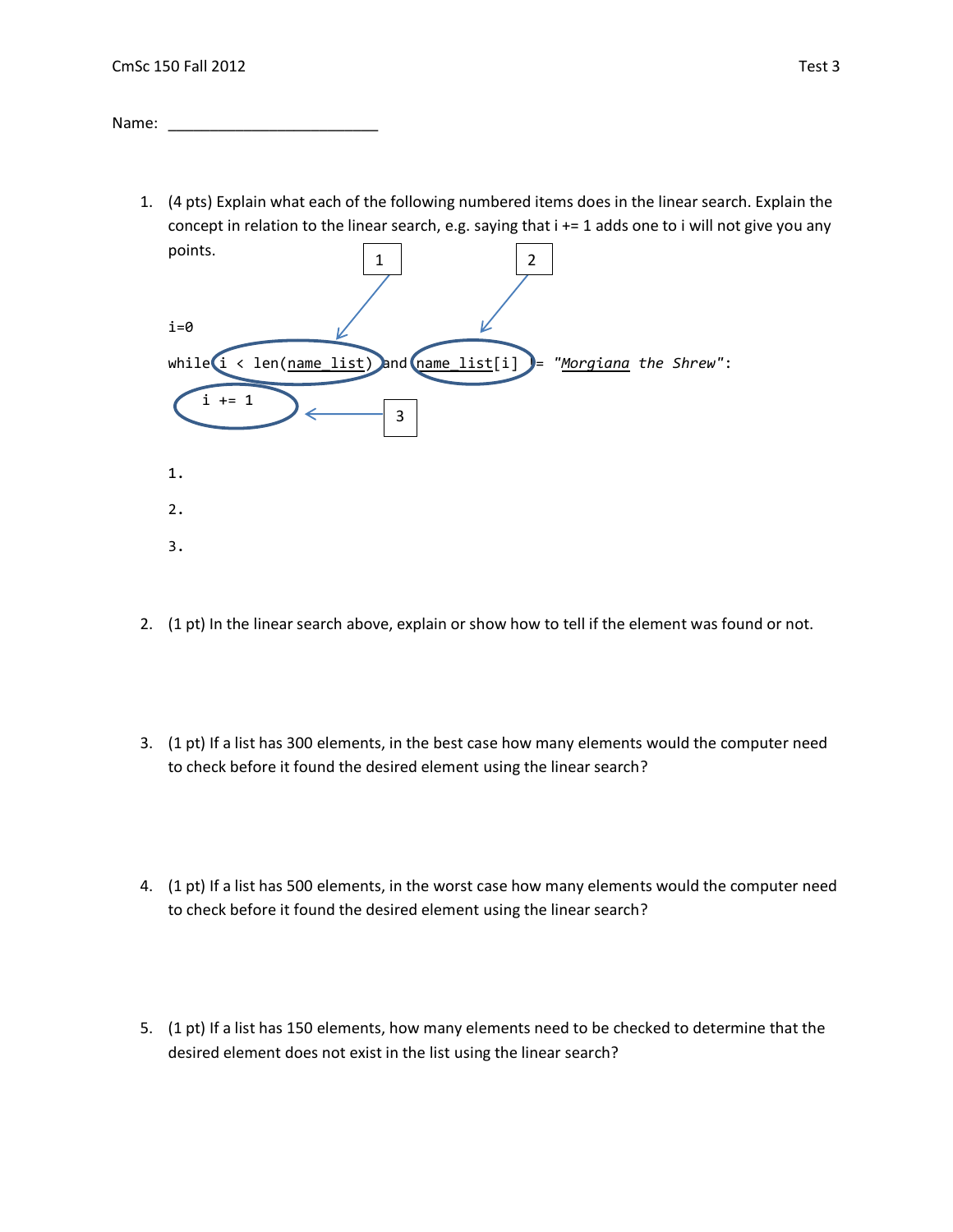- 6. (1 pt) If a list has 800 elements, what would the average number of elements be that the computer would need to check before it found the desired element?
- 7. (4 pts) Explain how the upper bound, lower bound, and middle position work in a binary search.

8. (1 pt) Explain how to know when the upper bound moves, and when the lower bound moves in a binary search.

9. (1 pt) If a list has *n* elements, in the worst case how many elements would the computer need to check before it found the desired element using the binary search?

10. (1 pt) Under what circumstances would a linear search work well, but a binary search would not work at all?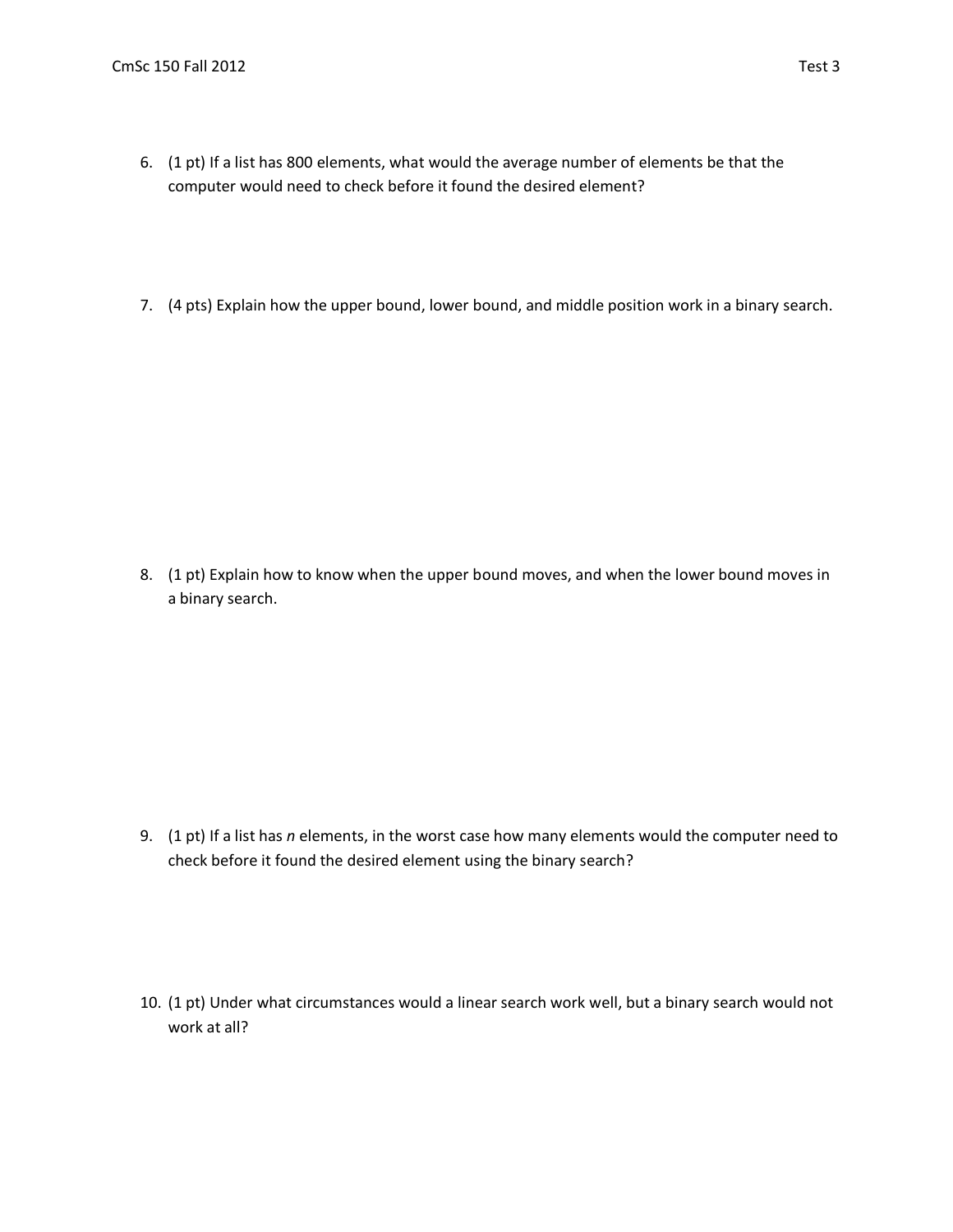Given the following grid of numbers:

|                                            | 0  | 1            | 2 | 3          | 4            |
|--------------------------------------------|----|--------------|---|------------|--------------|
| $\mathbf{0}$                               | 0  | 0            | 0 | 5          | 0            |
|                                            | 0  | 0            | 0 | accoo<br>0 | 0            |
| $\begin{array}{c} 1 \\ 2 \\ 3 \end{array}$ | 01 | $\mathbf{1}$ | 0 | oļ         | 0            |
|                                            | 0ļ | $ 0\rangle$  | 0 | 0          | $\mathsf{2}$ |
| $\overline{a}$                             | 0  | 01           | 0 | 0          | 0            |

11. (1 pt) Write the code that would print the cell that contains the number 5

12. (1 pt) Write code that would set the cell that contains a 1, to the number 3 instead.

13. (1 pt) Write code that would set each cell to the number 5.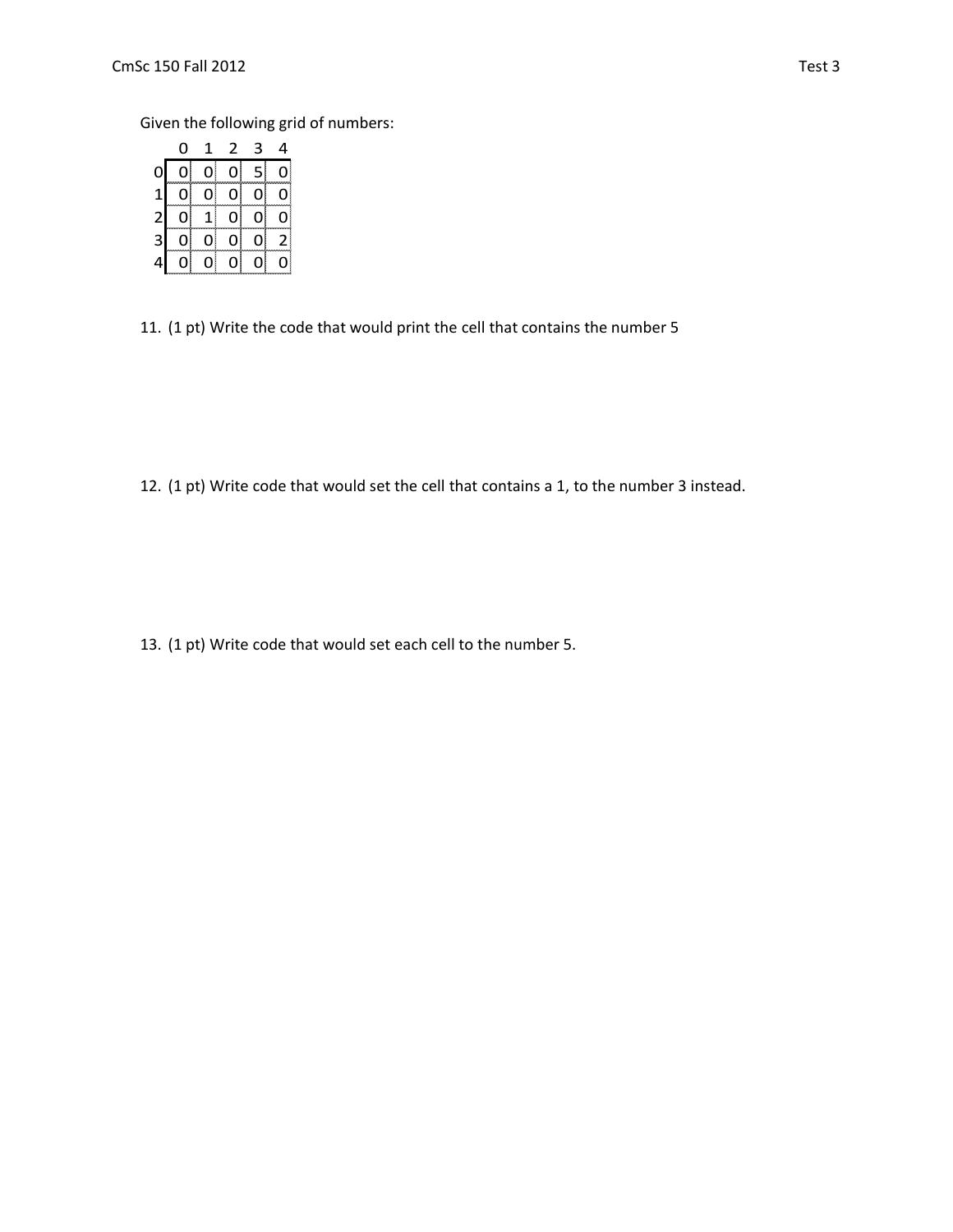14. (2 pts) Explain 2 points about the following line of code:

```
class Customer(Person):
```
15. (2 pts) Explain 2 points about the following code:

```
 def __init__(self):
Customer.__init__(self)
```
16. (1 pt) How does a programmer create his/her own library file in Python?

17. (3 pts) Write a function that takes two numbers and returns True if they are less than 10 of each other. For example, 10 and 15 would return True, because they are 5 apart. 20 and 40 would return False. 10 and 20 would return False, because while they are within 10, they are not less than 10. Do not assume the smallest number will be given first.